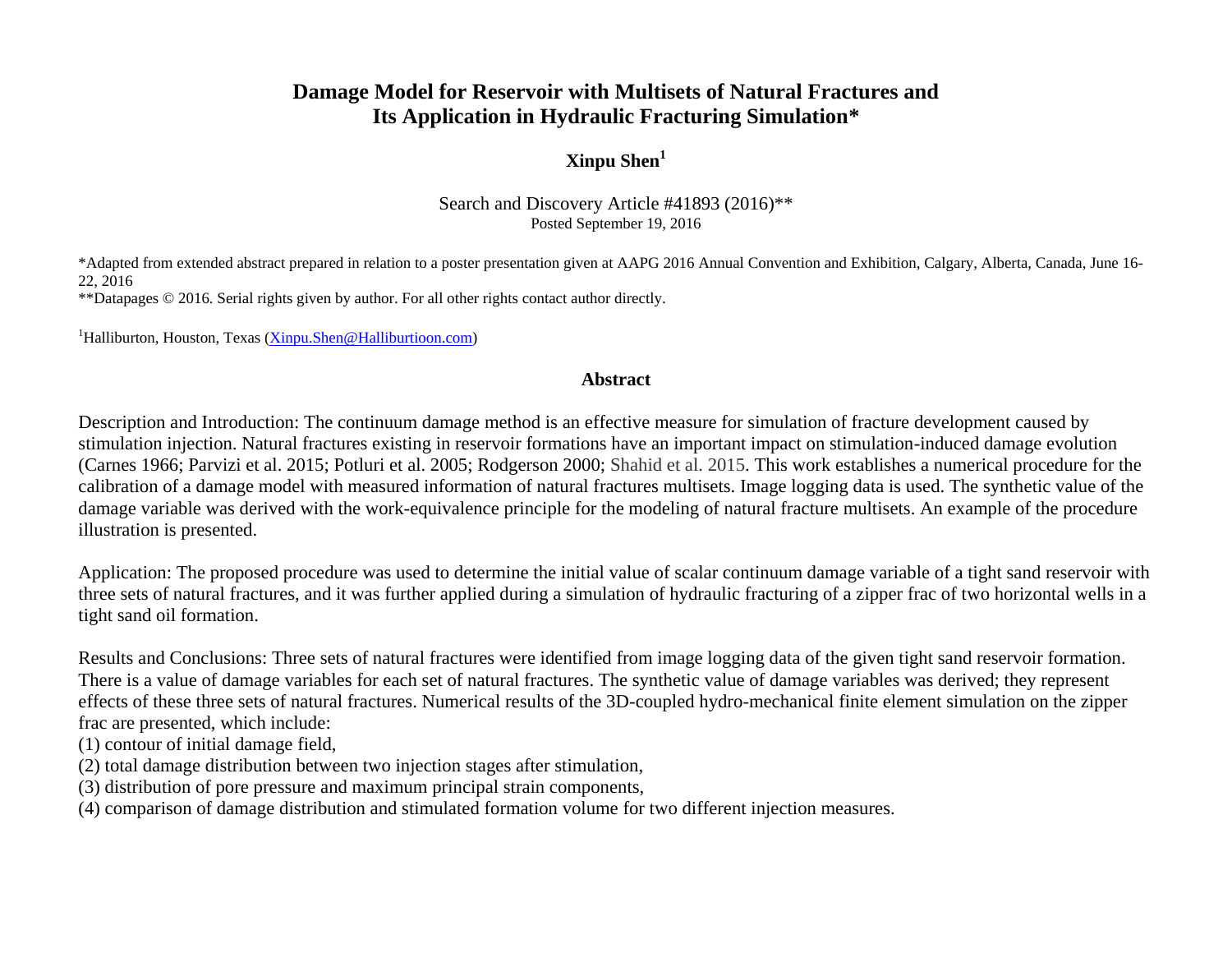Significance: This work provides a workflow for modeling reservoir hydraulic fracturing with multisets of natural fractures using the continuum damage method. Also, it shows that the coupled hydro-mechanical finite element model is an effective tool for estimating stimulated volume in tight sand reservoirs.

#### **Expression of Natural Fractures with Continuum Damage Variable**

Geometrical information of a set of natural fractures is usually described by its volumetric density, azimuth angle, and inclination angle. Furthermore, its properties related to porous flow can be described by aperture, permeability, and porosity.

Value of continuum damage variable ω is determined by the value of volumetric density of the natural fractures ψ. Because there are various versions for definition of natural fractures' density (such as number/foot or area/volume), and therefore, the unit of ψ is not the same for each version; there is no direct relationship between ω and ψ. However, there is functional relationship between ω and ψ, and it is defined in general as a function  $f(w)$  in Equation (1):

 $\omega = f(\psi)$  (1)

Direction of a set of natural fractures can be described by a unit vector. This vector has three directional components (*l, m, n*), and can be directly used as the direction of the continuum damage variable. Therefore, there is the following definition of damage vector in terms of vector of coordinate basis  $(i, j)$  in Equation (2):

 $\omega = \omega$ , where  $\mathbf{n} = l\mathbf{i} + m\mathbf{j} + n\mathbf{k}$ (2)

In practice, these directional components  $(l,m,n)$  can be calculated in terms of the values of azimuth angle, inclination angle, and x-direction of the coordinate system adopted in a calculation. [Figure 1](#page-4-0) shows the spatial relationship between these angles and direction components of the vector, which represents the natural fractures set. In [Figure 1,](#page-4-0) α is the azimuth angle,  $β$  is the inclination angle, and the x-direction of the coordinate system is taken in the north direction.

These relationships are expressed mathematically in Equation (3):

| $\{$ l=sin $\beta$ cosa   |     |
|---------------------------|-----|
| ${m=-sin\beta sin\alpha}$ | (3) |
| ${n = cos\beta}$          |     |

For the case when there are multiple sets of natural fractures, the synthetic damage vector  $\omega r$  equals the summation of the damage vectors for each one single natural fracture:

$$
\omega_T = \omega_1 n_1 + \omega_2 n_2 + \cdots + \omega_N n_N \tag{4}
$$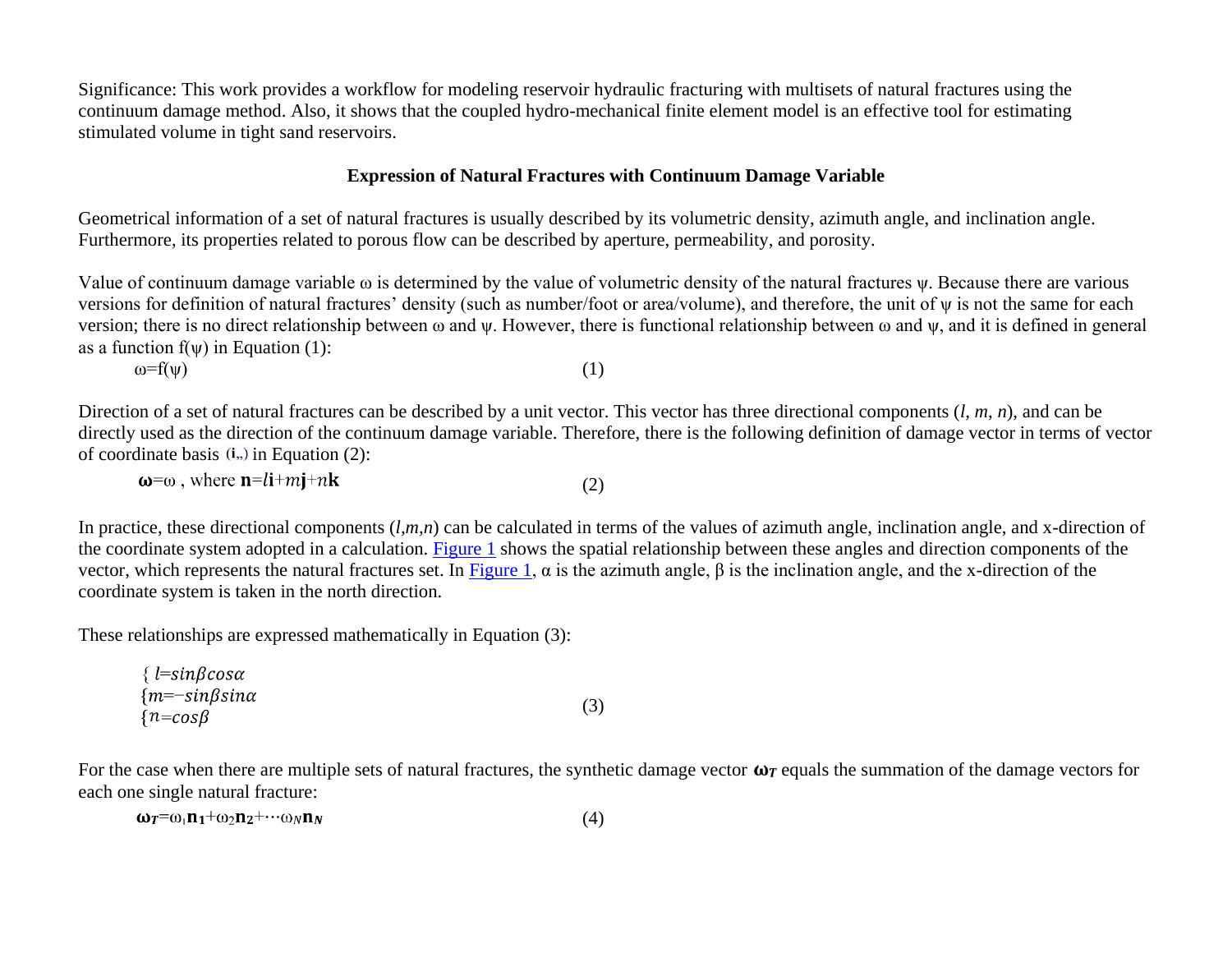Rewrite Equation (4) in the form of component, it is:

$$
\omega_{Tj} = \sum_{i=1}^{N} \omega_i n_j \tag{5}
$$

where *N* is the number of sets of natural fractures, subscript *i* varies from 1 to *N*, and subscript *j* varies from 1 to 3.

#### **Validation Example**

The proposed procedure was used to determine the initial value of continuum damage variable of a tight sand reservoir with three sets of natural fractures. Also, it was further applied during a simulation of hydraulic fracturing of a zipper frac of two horizontal wells in a tight sand oil formation.

Three sets of natural fractures were identified from image logging data of the tight sand reservoir formation as shown in [Figure](#page-4-1) 2. There are a total of three sets of natural fractures.

[Table 1](#page-9-0) provides information on these sets of natural fractures.

The values of damage variable for these three sets of natural fractures are given as:  $\omega_1 = 0.015$ ,  $\omega_2 = 0.03$ ,  $\omega_3 = 0.01$  (6)

The values of damage given in Equation (6) are taken by empirical method. These values will be calibrated later with phenomena match by using observed microseismic data related to hydraulic fracturing.

With reference to Equations (2) through (6), the synthetic damage vector for these three sets of natural fracture has the following value:

| $\omega_T$ =0.0372, $\alpha_T$ =287.92 <sup>o</sup> , $\beta_T$ =58.76 <sup>o</sup> , $\gamma$ =0 | (7) |
|---------------------------------------------------------------------------------------------------|-----|
| $1_T=0.8136$ , $m_T=0.2631$ , $n_T=0.5186$                                                        | (8) |

These values are used as initial damage and are shown in **Figure 3.** 

[Figure](#page-6-0) 4 shows the location of the zipper frac. [Figure](#page-8-0) 5 shows the plain view of the zipper wells. Figure 6 shows the damage contour generated by hydraulic fracturing with the initial damage field shown in [Figure](#page-5-0) 3.

This calculation simulates fracture generation under a bottomhole pressure (BHP) of 5730 psi, along with the following conditions:

- Initial reservoir pore pressure is 3000 psi, corresponding to true vertical depth (TVD) = 1700 m.
- Boundary conditions are taken from the numerical results of the global model described previously.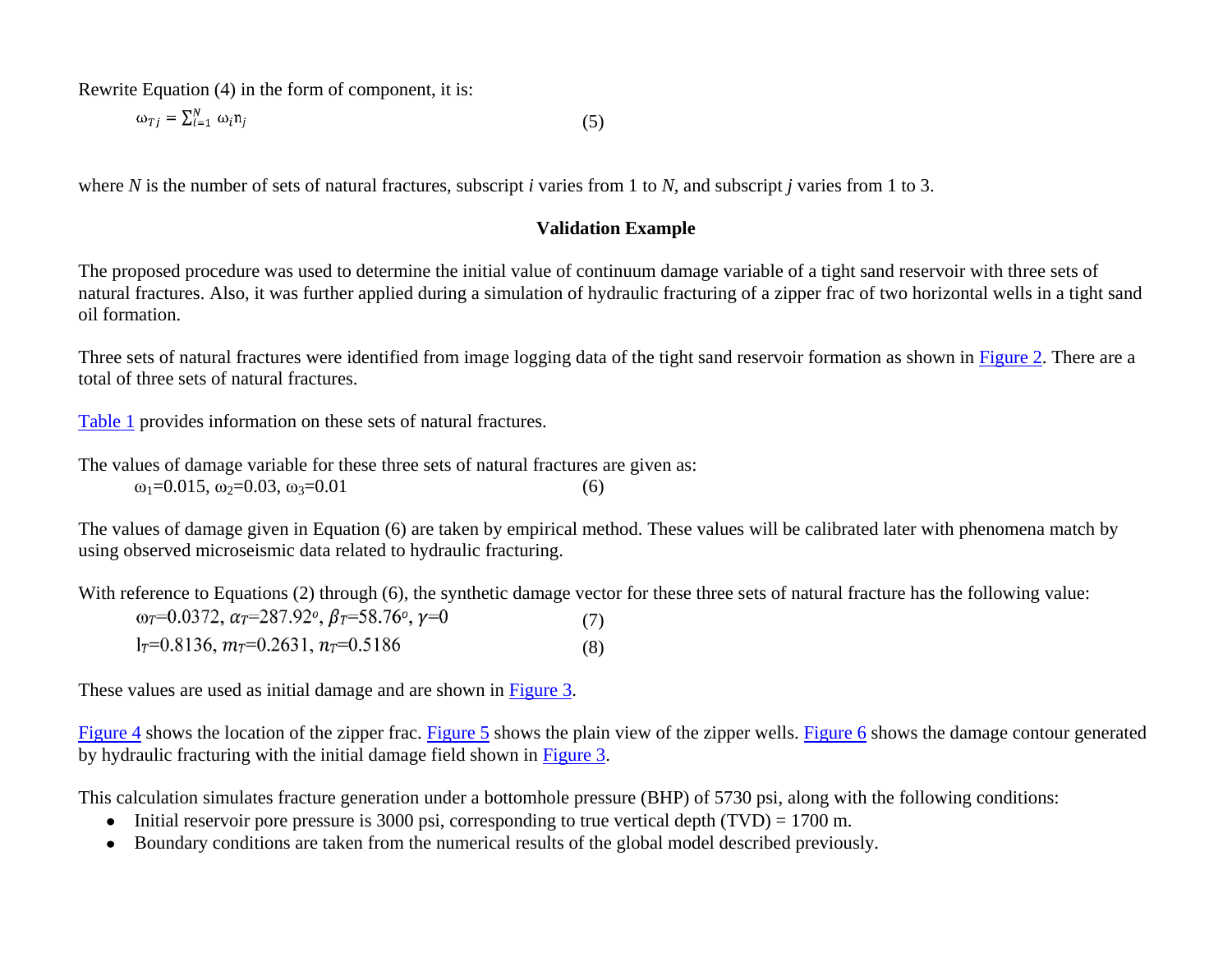$\bullet$  Initial geostress values are taken from the numerical results of the global model described previously, which also corresponds to TVD = 1700 m.

#### **Conclusions**

There is a value of damage variables for each set of natural fractures. The synthetic value of damage variables was derived; they represent effects of these three sets of natural fractures. Numerical results of the 3D-coupled hydro-mechanical finite element simulation on the zipper frac are presented, which include the contour of initial damage field and total damage distribution between two injection stages after stimulation.

This work provides a workflow for modeling of hydraulic fracturing of reservoirs with multisets of natural fractures using the continuum damage method. Also, it shows the coupled hydro-mechanical finite element model as an effective tool for estimating stimulated volume in tight sand reservoirs.

In this work, the minimum horizontal stress direction is overlapped with the direction of the synthetic damage vector. In a general case, these directions can be different from each other. Impact of directions of principal stress and the one of synthetic damage vector on the effect of hydraulic fracturing will be investigated further in future works.

### **References Cited**

Carnes, P.S., 1966. Effects of natural fractures or directional permeability in water flooding: SPE-1423-MS. Website accessed September 6, 2016, [http://dx.doi.org/10.2118/1423-MS.](http://dx.doi.org/10.2118/1423-MS)

Parvizi, H., S. Rezaei-Gomari, F. Nabhani, A. Turner, and W.C. Feng, 2015,. Hydraulic fracturing performance evaluation in tight sand gas reservoirs with high perm streaks and natural fractures: SPE-174338-MS. Website accessed September 6, 2016, [http://dx.doi.org/10.2118/174338-MS.](http://dx.doi.org/10.2118/174338-MS)

Potluri, N.K., D. Zhu, and A.D. Hill, 2005, The effect of natural fractures on hydraulic fracture propagation: SPE-94568-MS. Website accessed September 6, 2016, [http://dx.doi.org/10.2118/94568-MS.](http://dx.doi.org/10.2118/94568-MS)

Rodgerson, J.L., 2000, Impact of natural fractures in hydraulic fracturing of tight gas sands: SPE-59540-MS. Website accessed September 6, 2016, [http://dx.doi.org/10.2118/59540-MS.](http://dx.doi.org/10.2118/59540-MS)

Shahid, A.S.A., B.B.T. Wassing, P.A. Fokker, and F. Verga, 2015, Natural-fracture reactivation in shale gas reservoir and resulting microseismicity: Journal of Canadian Petroleum Technology, v. 54/06, p. 450–459; SPE-178437-PA. Website accessed September 6, 2016, [http://dx.doi.org/10.2118/178437-PA.](http://dx.doi.org/10.2118/178437-PA)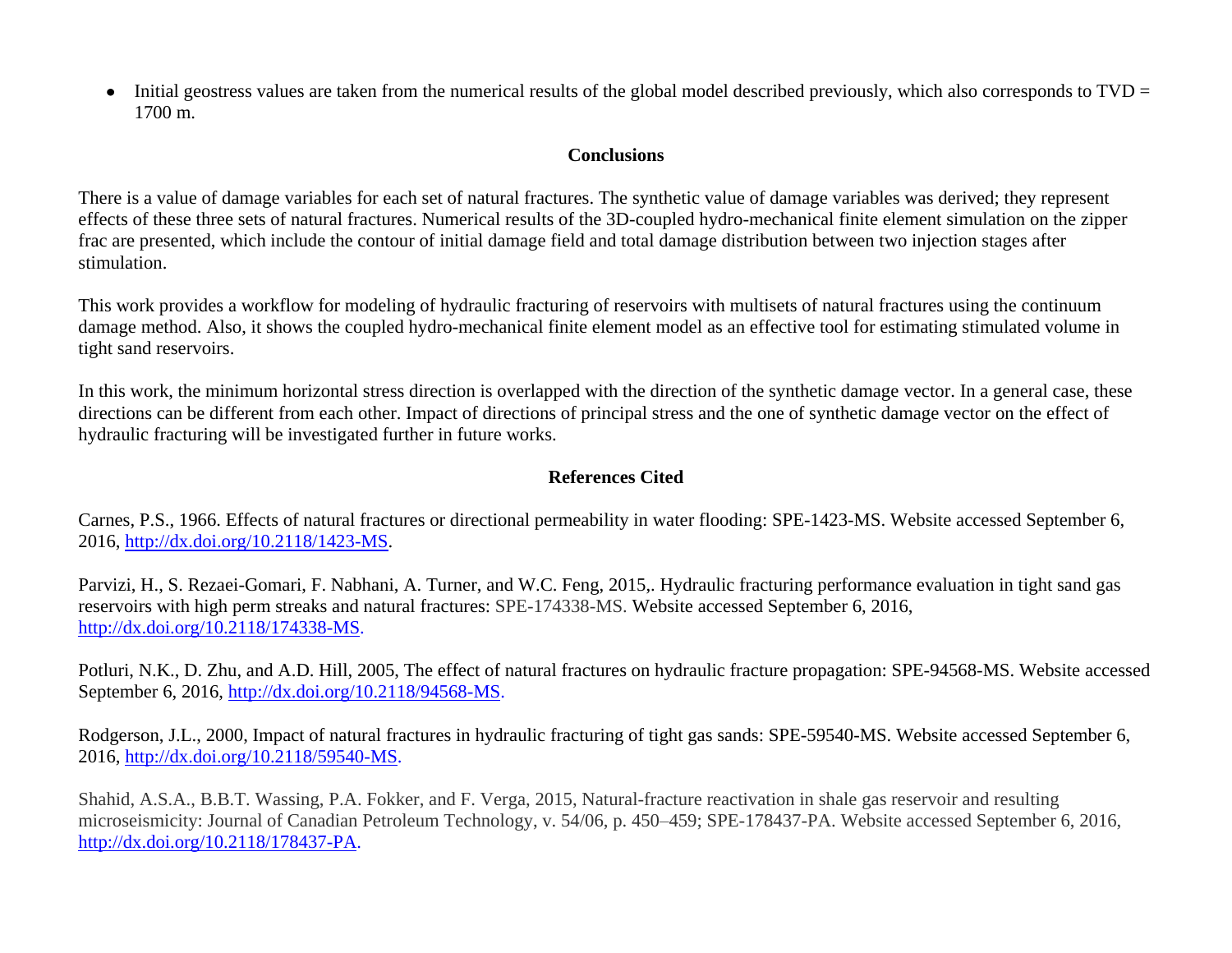

<span id="page-4-1"></span><span id="page-4-0"></span>Figure 1. Illustration of the spatial relationship between these angles and direction components of the vector of natural fracture.



Figure 2. Illustration of the natural fractural information from logging data.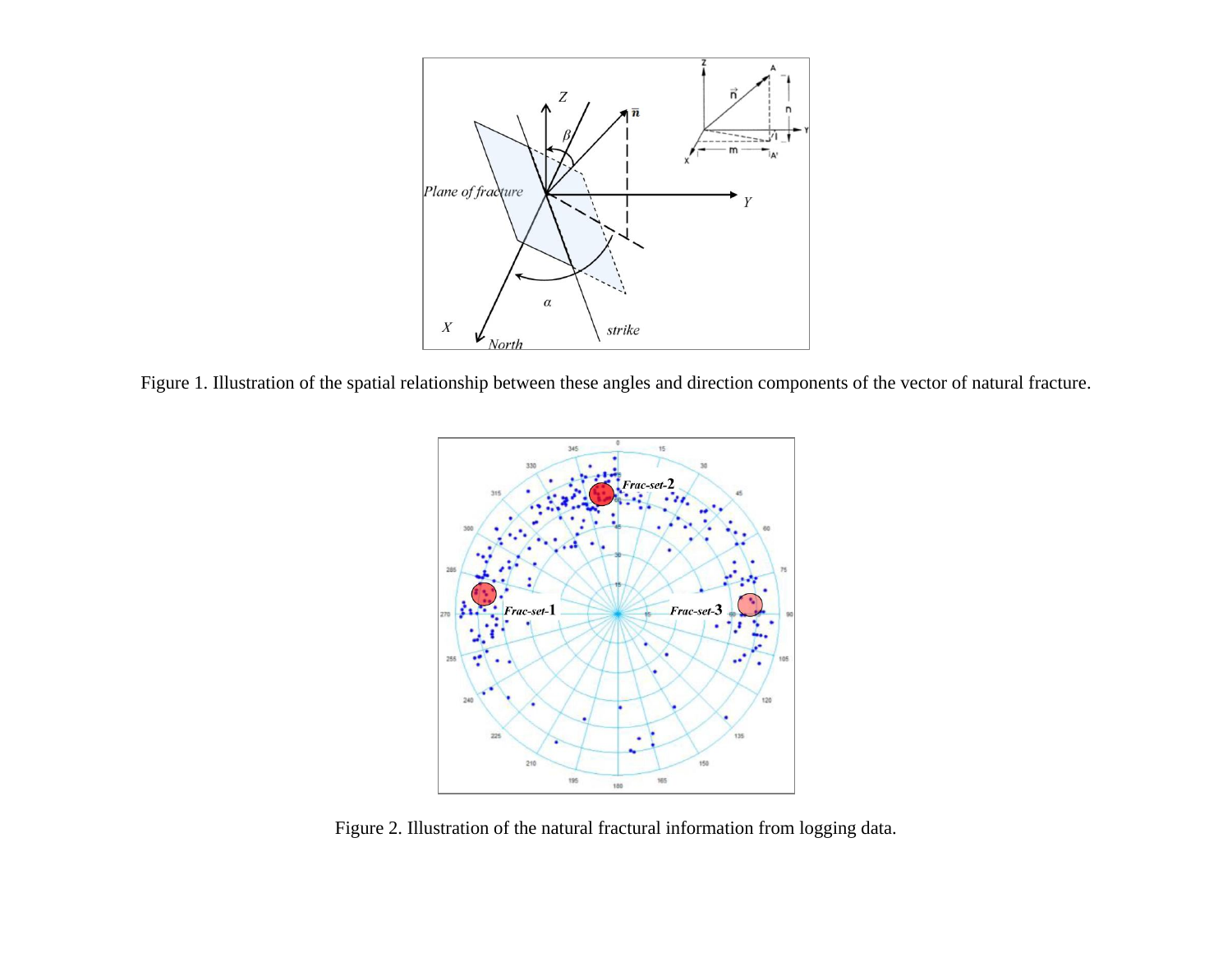<span id="page-5-0"></span>

Figure 3. Contour of magnitude of initial damage SDEG0.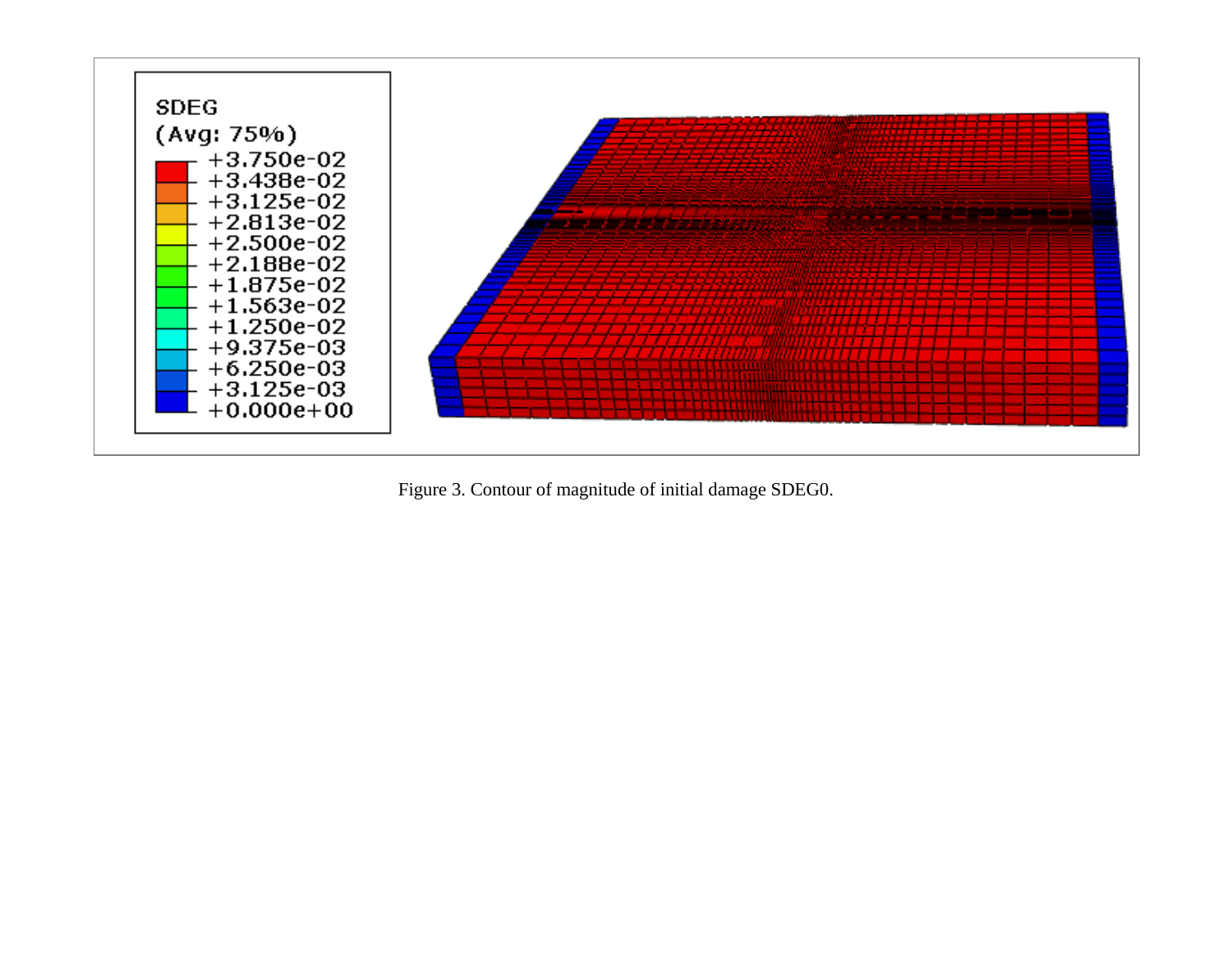<span id="page-6-0"></span>

Figure 4. Mesh and geometry of the submodel.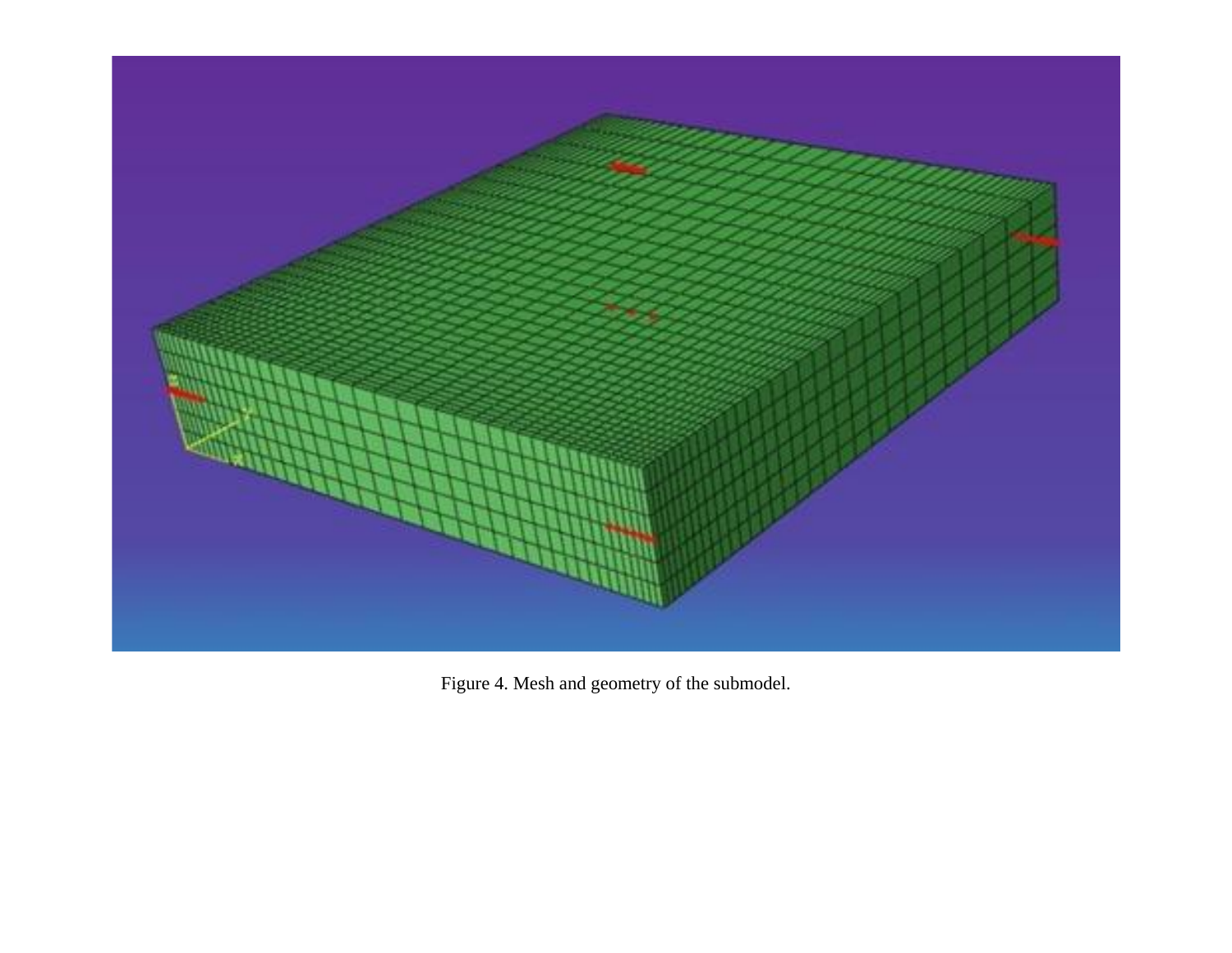<span id="page-7-0"></span>

Figure 5. Illustration of the parallel well horizontal well sections designed for zipper frac.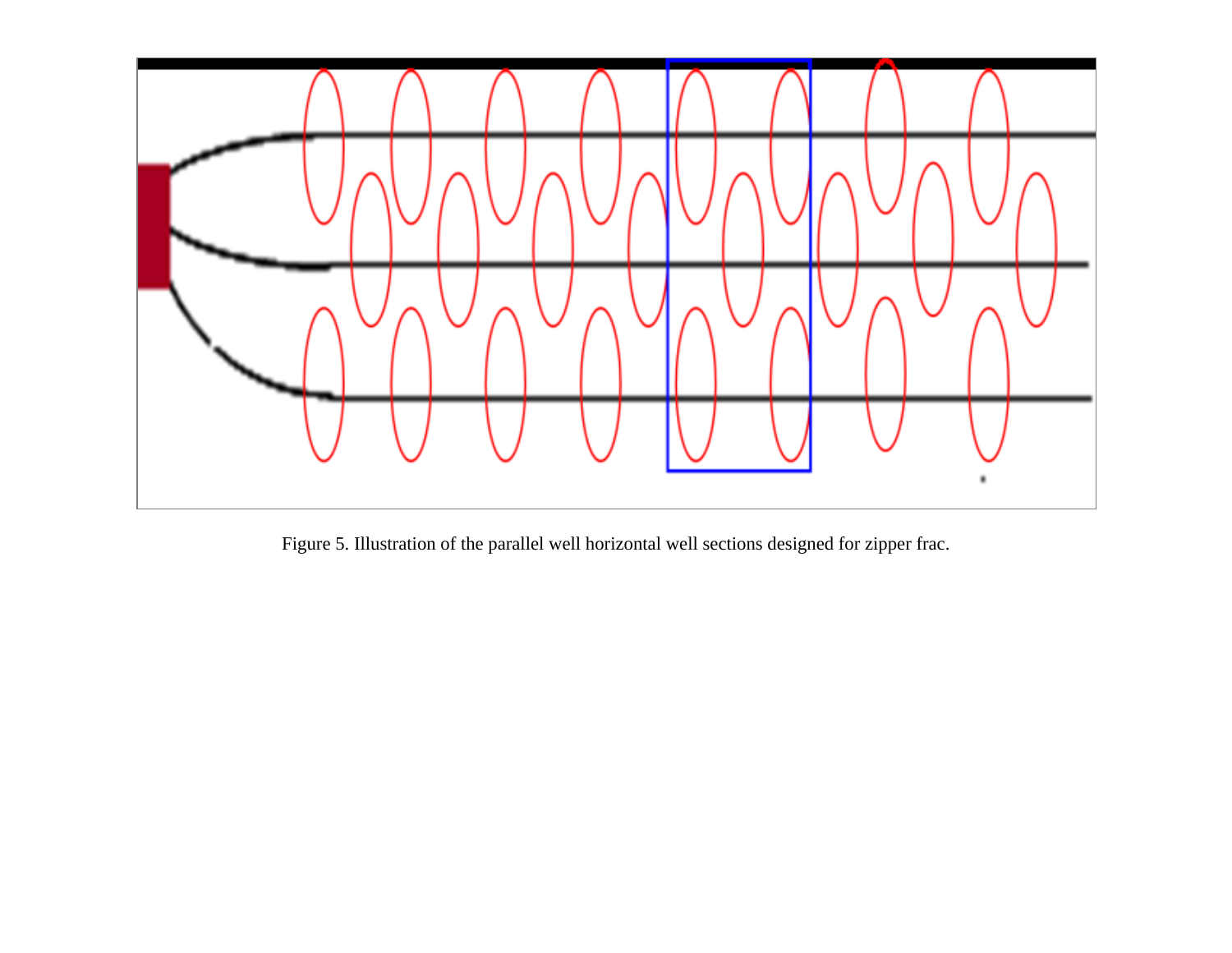<span id="page-8-0"></span>

Figure 6. Contour of synthetic damage after fracturing.